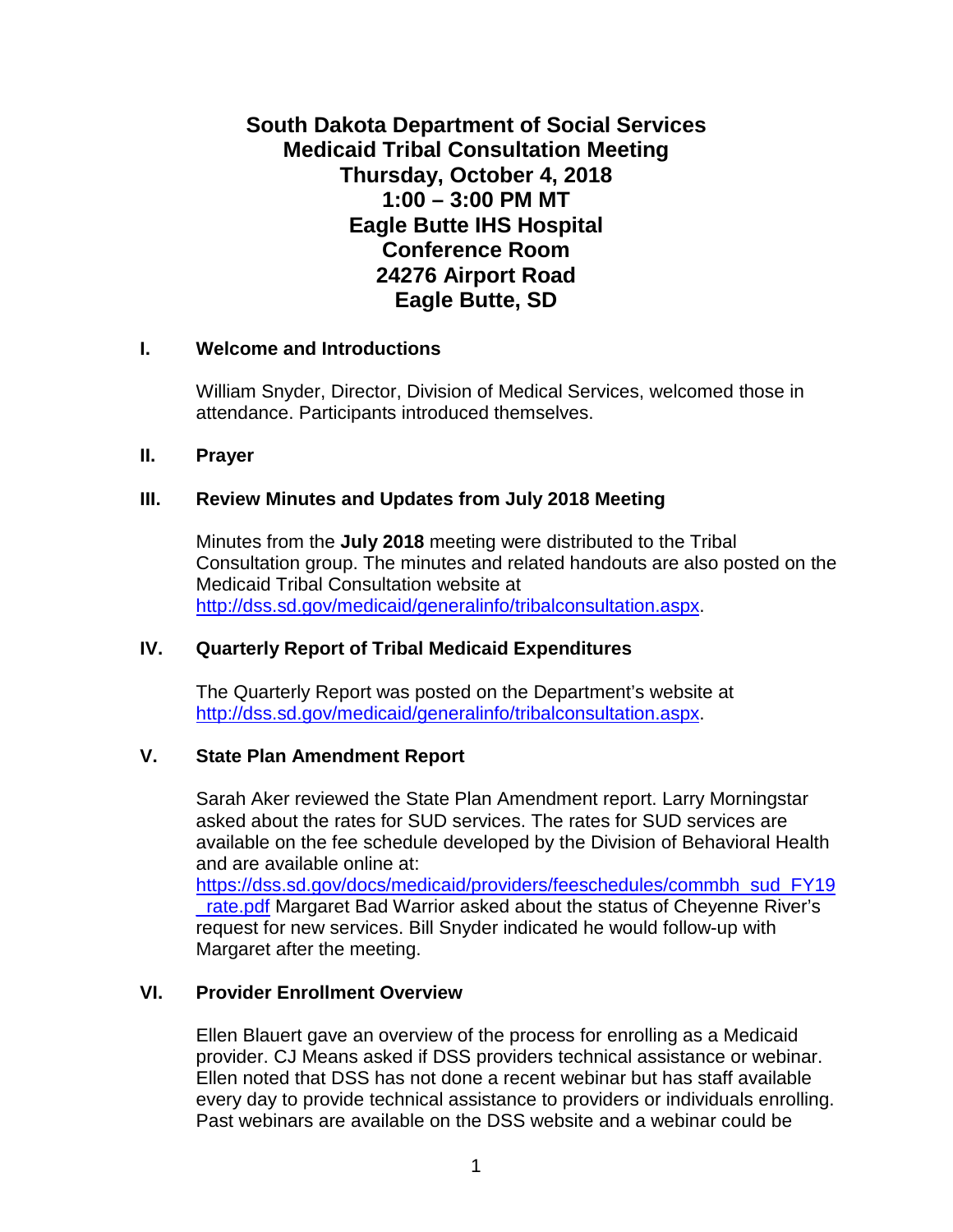scheduled for a particular group. Larry Morning Star asked about the definition of ABA. Sarah said that ABA stands for Applied Behavior Analysis and is a specialized therapy typically used to treat children with autism. The group asked if licensed social workers are eligible to enroll. South Dakota Medicaid currently enrolls licensed social workers in private independent practice (PIP) or those at the highest level of licensure. In December, South Dakota Medicaid will begin enrolling licensed social workers working under supervision towards the highest level of licensure. CJ asked if these services are typically paid at the federal match. Yes, these services are typically paid at the applicable federal match rate. Joni Arpan asked about how long the enrollment process takes. DSS works enrollment applications in the order they are received, depending on the que of applications, the processing time varies. Ellen offered to look into specific applications that Joni referenced.

## **VII. Billing Example**

Sarah Aker reviewed the process for submitting a claim and resources available on the Medicaid website. Margaret Bad Warrior said that they have difficulty with the 6 month timely filing limit and asked for an exception to timely filing if the claim comes from a tribal entity. Joni indicated that denials especially take a while to research and reprint. Sarah explained that states are allowed to set timely filing limits not to exceed one year and that there are many reasons to have a 6 month timely filing limit. Sarah also offered to provide additional technical assistance for denial reasons and help for resolving claim issues to assist with adjudication. Joni asked what happens when a provider isn't approved within the 6 month timely filing limit. Ellen explained that the provider will receive a letter with special claims processing instructions for overriding timely filing. Bill added that the 6 month timely filing limit assists with state budgets. Kathy Bad Moccasin noted that it's important to track the amount billed on claims submitted to Medicaid and to update the amount billed when the OMB rate changes.

## **VIII. Health Care Solutions Coalition Update**

Bill Snyder provided an update on the Health Care Solutions Coalition. Bill noted that new mental health providers will be implemented ahead of schedule on December 1, 2018. The administrative rule changes are currently pending public comment. Bill asked for volunteers for the CHW workgroup. Dr. Morningstar, Beth Lee, and Margaret Gates volunteered. Larry Morningstar asked if navigators could bill CHW services. Potentially if they meet the requirements for a billable service and the qualifications for the CHW.

# **IX. Other DSS updates**

Bill Snyder addressed a letter that the Great Plains Tribal Chairmen's Health Board sent to the Division of Medical Services regarding Hepatitis C treatment. Bill noted that SD Medicaid policy toward Hepatitis C treatment